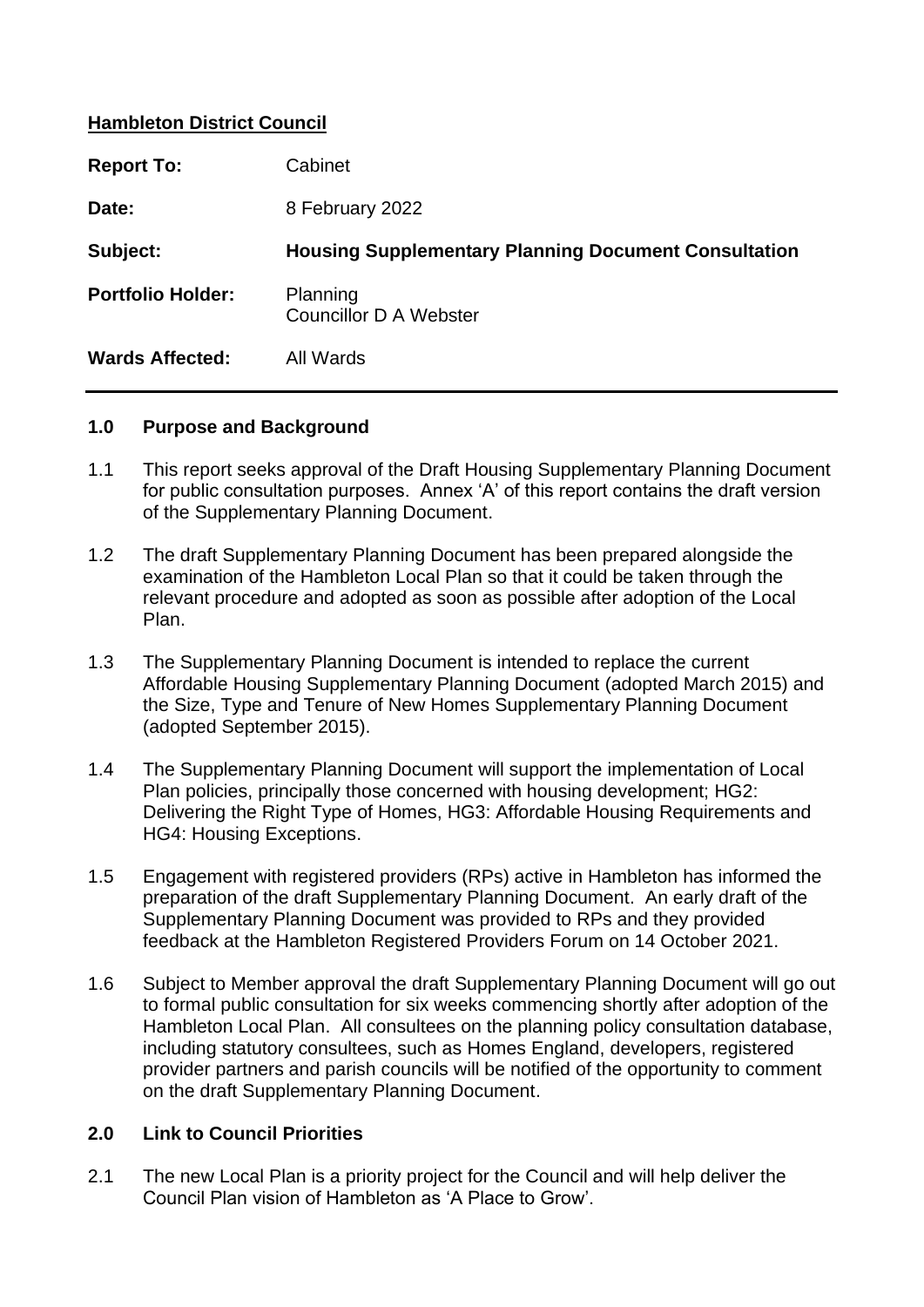2.2 The Supplementary Planning Document will help implement policies and proposals contained within the Plan supporting the wider Council priorities of Driving Economic Vitality, Enhancing Health and Well-Being, Caring for the Environment and Providing a Special Place to Live.

### **3.0 Risk Assessment**

3.1 The key risk is in not approving the recommendation(s) as shown below:-

| <b>Risk</b>                                                            | <b>Implication</b>                                                                                                                                                                                                                                |      |            | <b>GrossGrossGross</b> | <b>Preventative</b>                                                                     | Net Net | <b>Net</b>            |
|------------------------------------------------------------------------|---------------------------------------------------------------------------------------------------------------------------------------------------------------------------------------------------------------------------------------------------|------|------------|------------------------|-----------------------------------------------------------------------------------------|---------|-----------------------|
|                                                                        |                                                                                                                                                                                                                                                   | Prob | <b>Imp</b> | <b>Total</b>           | action                                                                                  |         | <b>Prob Imp Total</b> |
| The Housing<br>Supplementary<br>Planning<br>Document is not<br>adopted | The Council's ability<br>to successfully<br>negotiate the<br>provision of housing<br>that reflects the<br>needs of residents<br>will be<br>compromised and<br>will adversely affect<br>the vibrancy of our<br>communities and<br>economic growth. | 4    | 4          | 16                     | Approve the<br>Housing<br>Supplementary<br><b>Planning Document</b><br>for consultation | 4       | 4                     |

Prob = Probability, Imp = Impact, Score range is  $Low = 1$ , High = 5

3.2 The two current Supplementary Planning Documents that the Housing Supplementary Planning Document would replace do not provide relevant up-todate detail or guidance to support Local Plan policies and so without the Housing Supplementary Planning Document the Council's ability to negotiate appropriate housing provision that meets identified needs would be compromised.

# **4.0 Financial Implications**

4.1 There are no financial implications relating to the public consultation.

# **5.0 Legal Implications**

5.1 There are no legal implications.

# **6.0 Equality/Diversity Issues**

6.1 The Housing Supplementary Planning Document will support the implementation of policies in the Hambleton Local Plan, as identified above in paragraph 1.4. An Equalities Impact Assessment was completed during the preparation of the Local Plan. The assessment identified a number of positive impacts for groups with protected characteristics in relation to the policies this Supplementary Planning Document will support. No negative impacts were identified for relevant policies.